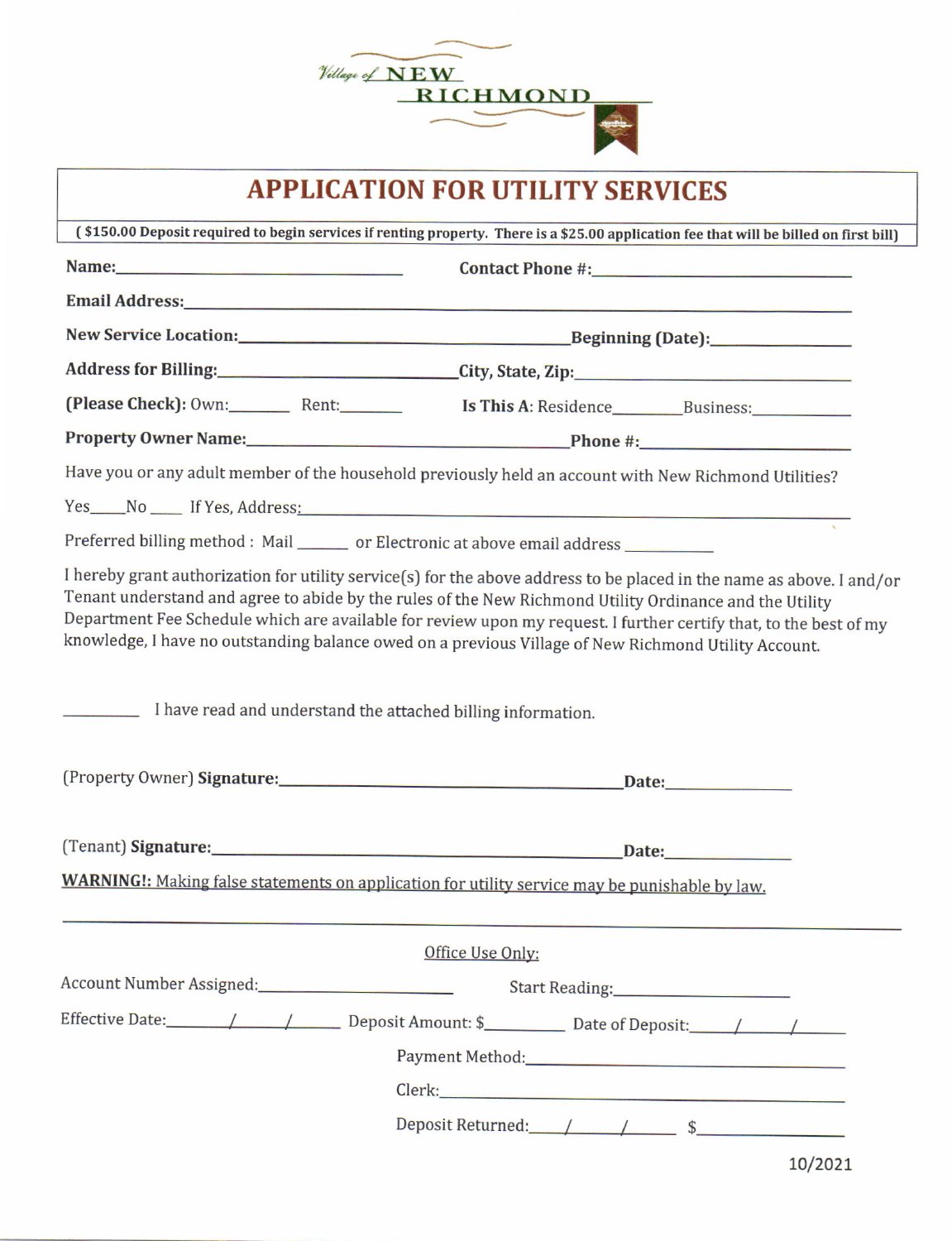

## Utility Billing Information

Bills - Payments are due the 15th day of every month. Payments not received by the 15th of every month shall have a 10% penalty assessed (minimum of \$10.00) to any unpaid utility account balance.

Water Service - The utility bills are billed per cubic foot based upon water consumption. The current water rate is 50.0259 per cubic foot inside the Village corporation limits. A minimum water use charge is 57.77 for 0 - 300 cubic feet of usage. A \$6.00 per meter minimum delivery fee is also charged. Total minimum water bill per month is  $(57.77 + 56.00)$  \$13.77.

Sewer Service - The sewer rates are calculated based upon the water consumption. The current sewer rate is \$0.0464 per cubic foot. A minimum sewer bill charge is currently \$13.96 for 0 - 300 cubic feet of water usage.

Garbage Service - The current garbage rate is \$18.20. This is a monthly charge that is reflected on the utility bill and includes curbside recycling. Garbage collection and curbside recycling pickup are every Wednesday including holidays. ltems should be placed in provided Rumpke trash and recycling receptacles out at the curb on Tuesday night.

#### For large item pick-up call Rumpke at 1-800-828-8171.

| <b>Miscellaneous Fees:</b>                                                              |  |  |  |  |
|-----------------------------------------------------------------------------------------|--|--|--|--|
| Utilities Deposit (Rental only) \$150.00                                                |  |  |  |  |
| Disconnect/Reconnect during business hours M - F 8am - 2pm \$50.00 After hours \$100.00 |  |  |  |  |
| Tampering of Meter \$200.00 per offense.                                                |  |  |  |  |
| Resubmitted Check \$10.00                                                               |  |  |  |  |
| Returned Check \$25.00                                                                  |  |  |  |  |
| Service Application Fee \$25.00                                                         |  |  |  |  |
| Service Call \$5.00                                                                     |  |  |  |  |
| Credit Card Processing - as charged by provider                                         |  |  |  |  |